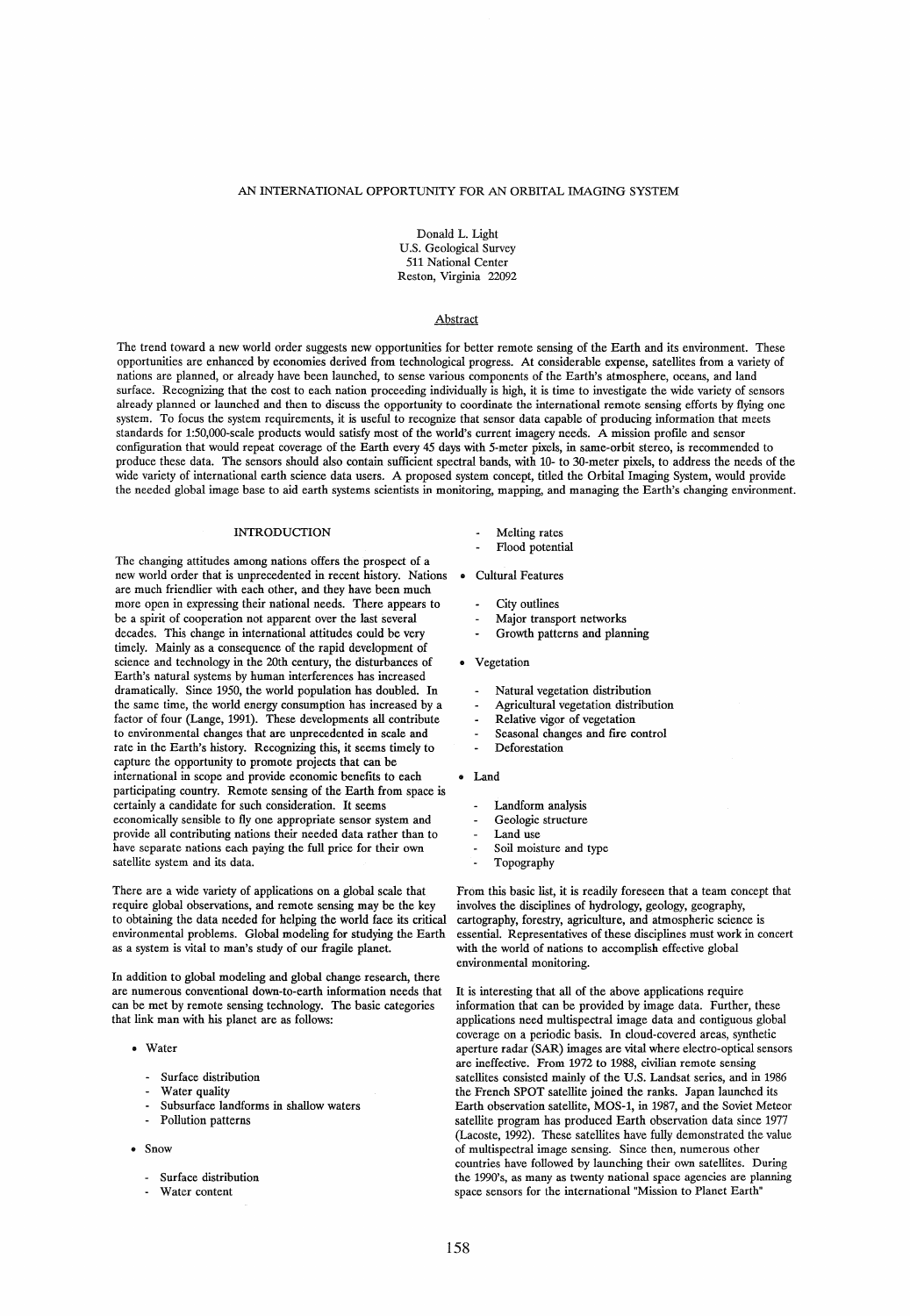International Space Year (ISY). In all, eleven member States from the European Space Agency (ESA), plus the United States, the former Soviet Union, Japan, China, Australia, Brazil, Argentina, and Pakistan are participating in this unprecedented effort to monitor the atmosphere, oceans, and land, and treat the Earth as a system (Lacoste, 1992). Although it is well recognized that many technological improvements are evident and more will be forthcoming in the new satellites, the result will be proliferation of data that is not necessarily compatible with a unified approach to solving global problems. These data are

project. This project has been adopted as a primary focus for the already composed of many different spatial and spectral resolutions, with different scales and scene sizes all taken from a variety of altitudes above the Earth. It could be very difficult to derive meaningful results from such a massive conglomerate of data in different formats.

# CHARACTERISTICS OF EARTH OBSERVING SATELUTES

Table 1 provides a summary of representative satellite programs and their characteristics.

| Satellite<br>Program                                                                                            | Country      | Altitude<br>(km) | Spectral<br>Resolution | Highest<br>Spatial<br>Resolution<br>(m) | Orbits Per<br>Day | Repeat<br>Cycle<br>(days) | Swath<br>Width<br>(km) | Launch<br>Dates  |
|-----------------------------------------------------------------------------------------------------------------|--------------|------------------|------------------------|-----------------------------------------|-------------------|---------------------------|------------------------|------------------|
| Landsat 1, 2, 3                                                                                                 | <b>USA</b>   | 919              | VNIR, TIR              | 80                                      | $14 - 1/18$       | 18                        | 185                    | 7/72, 1/75, 3/78 |
| Landsat 4, 5                                                                                                    | <b>USA</b>   | 705              | VNIR, SWIR, TIR        | 30                                      | $14 + 9/16$       | 16                        | 185                    | 7/82 and 3/84    |
| Landsat 6                                                                                                       | <b>USA</b>   | 705              | VNIR, SWIR, TIR        | 15                                      | $14 + 9/16$       | 16                        | 185                    | Planned 1993     |
| SPOT 1, 2                                                                                                       | France       | 832              | <b>VNIR</b>            | 10 stereo                               | $14 + 5/26$       | 26                        | 60                     | 2/86 and 1/90    |
| <b>IRS 1A, 1B</b>                                                                                               | India        | 904              | <b>VNIR</b>            | 36                                      | $14 - 1/22$       | 22                        | 148                    | 3/88 and 8/91    |
| MOS-1a, 1b                                                                                                      | Japan        | 909              | VNIR, TIR              | 50                                      | $14 - 1/17$       | 17                        | 200                    | 2/87 and 2/90    |
| <b>JERS-1 OPS</b>                                                                                               | Japan        | 568              | VNIR, SWIR             | 18 stereo                               | $15 + 1/44$       | 44                        | 75                     | 2/92             |
| MOMS-01                                                                                                         | Germany      | 291              | <b>VNIR</b>            | 20 stereo                               |                   | S                         | 138                    | 6/83 and 2/84    |
| <b>CBERS</b>                                                                                                    | China/Brazil | 778              | <b>VNIR</b>            | 19                                      | $15 - 17/26$      | 26                        | 113                    | <b>TBA</b>       |
| <b>ERS-1</b>                                                                                                    | Europe       | 745-825          | C-band                 | 30                                      | ۰                 | 3, 35, 176                | 100                    | 2/92             |
| Sojuzkarta KFA-1000                                                                                             | <b>USSR</b>  | 270              | <b>VNIR</b>            | 5 stereo                                | ٠                 |                           | 80                     |                  |
| S=Duration of space shuttle flights<br>VNIR = Visable and Near IR; SWIR = Short Wave IR; TIR = Thermal Infrared |              |                  |                        |                                         |                   |                           |                        |                  |

# TABLE 1. EARTH OBSERVATION SATELLITES

Table 2 (Alexander, 1991), shows the present and planned radar optical sensors due to cloud cover, etc. imaging satellites that could be useful for filling the gaps left by

| Parameter                                 | <b>RADARSAT</b> | JERS-1 | ERS-2         | ALMAZ-3        |  |
|-------------------------------------------|-----------------|--------|---------------|----------------|--|
| Country                                   | Canada          | Japan  | <b>Europe</b> | <b>Russia</b>  |  |
| <b>Launch Date</b>                        | 1995            | 1992   | 1994          | 1994           |  |
| Altitude (km)                             | 794             | 568    | 787           | 300            |  |
| Inclination (deg)                         | 98.6            | 97.7   | 98.5          | 73             |  |
| Period (min)                              | 100.7           | 96.1   | 100.6         | 90             |  |
| Sun-synchronous                           | Yes             | Yes    | Yes           | No             |  |
| <b>Local Time of Ascending Node</b>       | 18:00           | 22:30  | 22:30         | $\blacksquare$ |  |
| <b>SAR Band</b>                           | $\mathbf C$     | L      | $\mathbf C$   | S              |  |
| Polarization                              | $\mathbf H$     | Н      | v             | н              |  |
| <b>SAR Swath Accessibility Range (km)</b> | 510             | 75     | 100           | 2x350          |  |
| <b>Number of SAR Beams</b>                | 16              | 1      | 1             | $\mathbf{2}$   |  |
| <b>SAR Resolution (m)</b>                 | 10-100          | 18     | 30            | 15-30          |  |
| On-board SAR Data Storage (min)           | 2x14.5          | 20     | 0             | 2.5            |  |
| Data Acquisition Stations Available       | 10              | 20     | 10            | 1              |  |
| Source: Alexander, 1991                   |                 |        |               |                |  |

#### TABLE 2. SYNTHETIC ABER ATTEINED AN ALABER SYSTEMS

Table 3 summarizes characteristics of electro-optical sensors that were recently published by authors from four space-oriented

nations. These four nations surely represent the future trend in electro-optical sensors.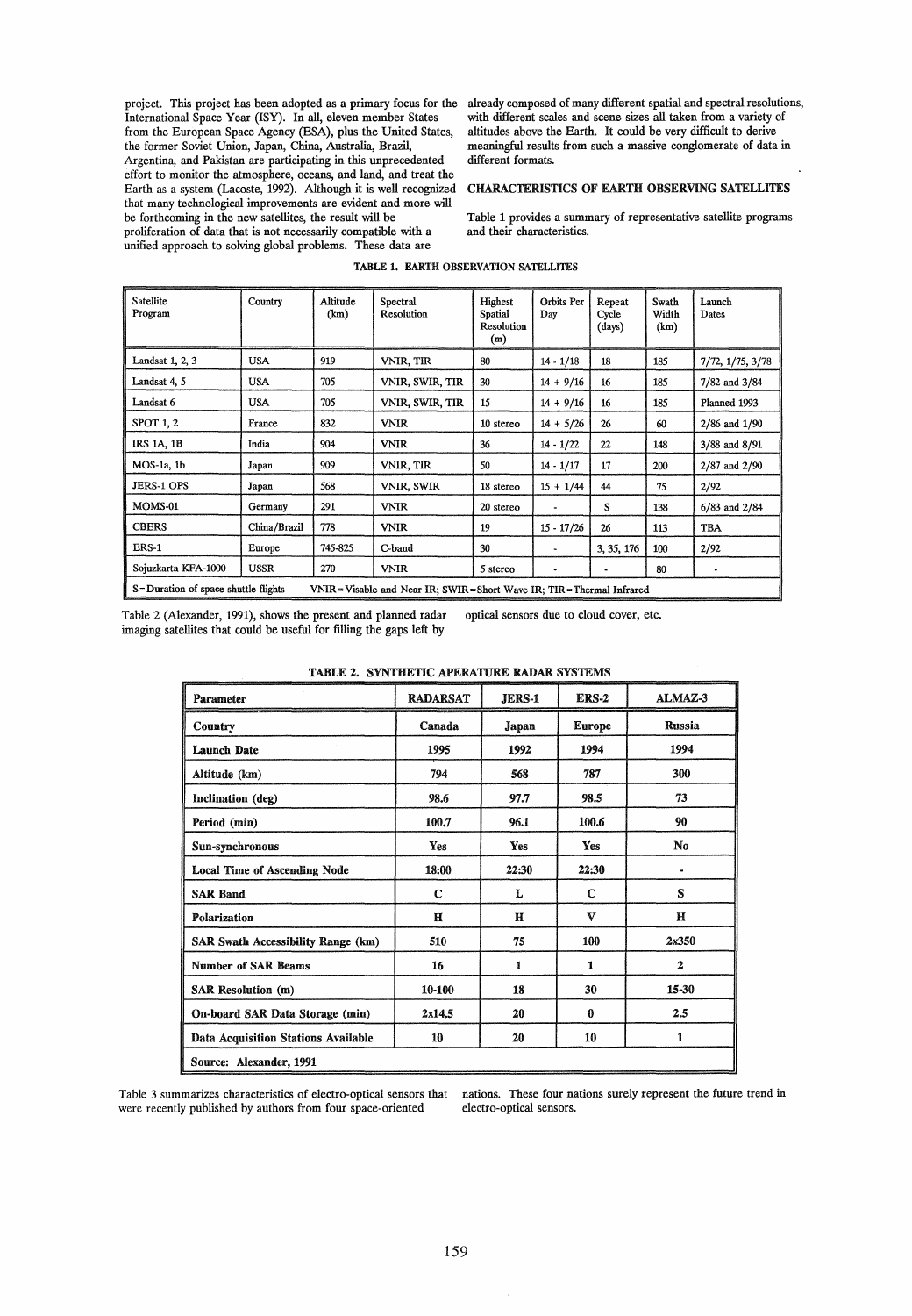| Program                                                                                                                        | Country                                                           | Orbital<br>Altitude<br>(km) | <b>Spatial</b><br>Resolution<br>(m) | <b>Spectral Resolution</b> | In Orbit<br>Stereo | Swath<br>Width<br>(km) | Repeat<br>Cycle<br>(days) |
|--------------------------------------------------------------------------------------------------------------------------------|-------------------------------------------------------------------|-----------------------------|-------------------------------------|----------------------------|--------------------|------------------------|---------------------------|
| <b>SPOT</b>                                                                                                                    | France <sup>1</sup>                                               | 832                         | 5                                   | VNIR, SWIR                 | yes                | 60                     | 26                        |
| <b>JERS</b>                                                                                                                    | Japan <sup>2</sup>                                                | 574                         | 4                                   | VNIR, SWIR $-$             | yes                | 75                     | 44                        |
| OMI                                                                                                                            | United Kingdom <sup>3</sup>                                       | 832                         | 5                                   | <b>VNIR</b>                | yes                | 60                     | 26                        |
| Landsat 6                                                                                                                      | United States <sup>4</sup>                                        | 705                         | 15                                  | VNIR, SWIR, TIR            |                    | 185                    | 16                        |
| Landsat 7                                                                                                                      | <b>United States</b><br>Expected to be improvement over Landsat 6 |                             |                                     |                            |                    |                        |                           |
| <sup>1</sup> Fratter, Baudoin, Munier, Baroud, 1991<br>$2$ Nagura, 1992<br>${}^{3}$ Bagot, 1991<br><sup>4</sup> Williams, 1990 |                                                                   |                             |                                     |                            |                    |                        |                           |

TABLE 3. SENSOR CHARACTERISTICS PROBABLE FOR THE FUTURE

Certainly, this trend seems to be toward spatial resolution of 5 meters with in-orbit stereo plus refined multispeetral bands in the visible and near infrared (VNIR) parts of the speetrum. Some of these features may be attained with Landsat 7. The MOMS-02/D-2 will have fundamentally different stereo imaging eapabilities with 4.5 m pixels, but sinee it will be flown on the space shuttle (9/92) rather than being a near-polar orbiting satellite, regrettably it will fall short of the eapability to provide global eoverage.

# DEFINING THE REQUIREMENT FOR AN INTERNATIONAL **SYSTEM**

Tables 1, 2, and 3 represent a signifieant amount of satellite experienee by a variety of nations, but there has been no optimum design based on rigorous photogrammetrie principles to ereate an ideal international sensor's eharaeteristics. Perhaps the following assumptions are evident:

- Optieal imaging sensors augmented by SAR sensors are needed to assure global eoverage.
- Spatial resolution is going to 5-meters for the panehromatie band.
- Stereo eoverage using the panehromatie band and obtaining stereo views from the same orbit is best.
- Orbital altitude ranges from 568 km to 919 km (15 or 14 orbits per day).

#### Topographie Data. Seale and Resolution Reguirements

Topography is perhaps the single most important land surfaee eharaeteristie that determines the elimatic, hydrologie, and geomorphie regimes of the Earth (NASA, 1992). Consequently, without topographie data, one eannot model the Earth. The Earth is not fully mapped, but available topographie data generally take the form of topographie or image maps (or their digital equivalent), and digital elevation models (DEM). For many parts of the world coverage is limited, inaccurate, or nonexistent. Konecny (1990) summarized the results of a 1987 United Nations study that shows that less than 70 pereent of the Earth's land surfaee has been mapped at scales of 1:100,000 and 1:50,000.

Larger map scales are less available. Even where topographie data exist, the laek of standardization in seale, datum, and projection effeetively limits the seope of a global study where precise topography is neeessary. Studies of mountain beIts, deserted areas, tropieal rain forests, and polar areas-all eritieal environments for earth scienee researeh-suffer from inadequate topographie eoverage. The inereased use of geographie information systems (GIS) further inereases the need for topographie data in standardized digital forms. GIS's require eontour intervallayers of data that accurately register to each other. It does little good to have elevations and eontour deseribing the topography if they do not register with the vegetation and planimetrie features that reside on the topography being deseribed.

Even though all data are not seale related, most data are, and therefore, it is useful to establish a scale relationship to the data. Establishing a product seale sets up a basis for quantifying the accuracy and resolution requirements for measurements that are needed for mapping and modeling. Then, in turn, these product requirements establish the basis for defining satellite sensor system eharaeteristics. In seleeting the seale, it is important to reeognize that most of the world's eountries (exeept the United States) use 1:50,000-scale maps as a primary map series. A United Nations study (1976) shows that for 1:50,000- and 1:63,360-seale map products, contour intervals of 10 meters or greater occur with a frequeney of 94 out of 100 times. Koneeny (1990) has used this United Nations study to advocate the 1:50,000-seale topographie map as a product that would meet the needs of a majority of international users. The ISPRS Working Group IV/3 (1984) and Colvoeoresses (1982) proposed eleetro-optieal sensors for mapping at 1:50,000-seale. Also, Bagot (1991) of the British National Spaee Center recognized the use of 1:50,000-scale topographic products and proposed that they be made from electro-optical space systems.

The 1:50,000-seale topographie produet, be it graphie or digital, for GIS's can be divided into three basie kinds of information: eontent, location, and elevation. Then, the U.S. National Map Accuracy Standards (NMAS) ean be used as a basis for quantifying sensor system requirements for eontent (ground resolution), Ioeation (spatial position), and elevation (stereo measurement for digital elevation models) (Light, 1992).

Table 4 tabulates the NMAS for planimetric location accuracy and typical eontour intervals for four map scales.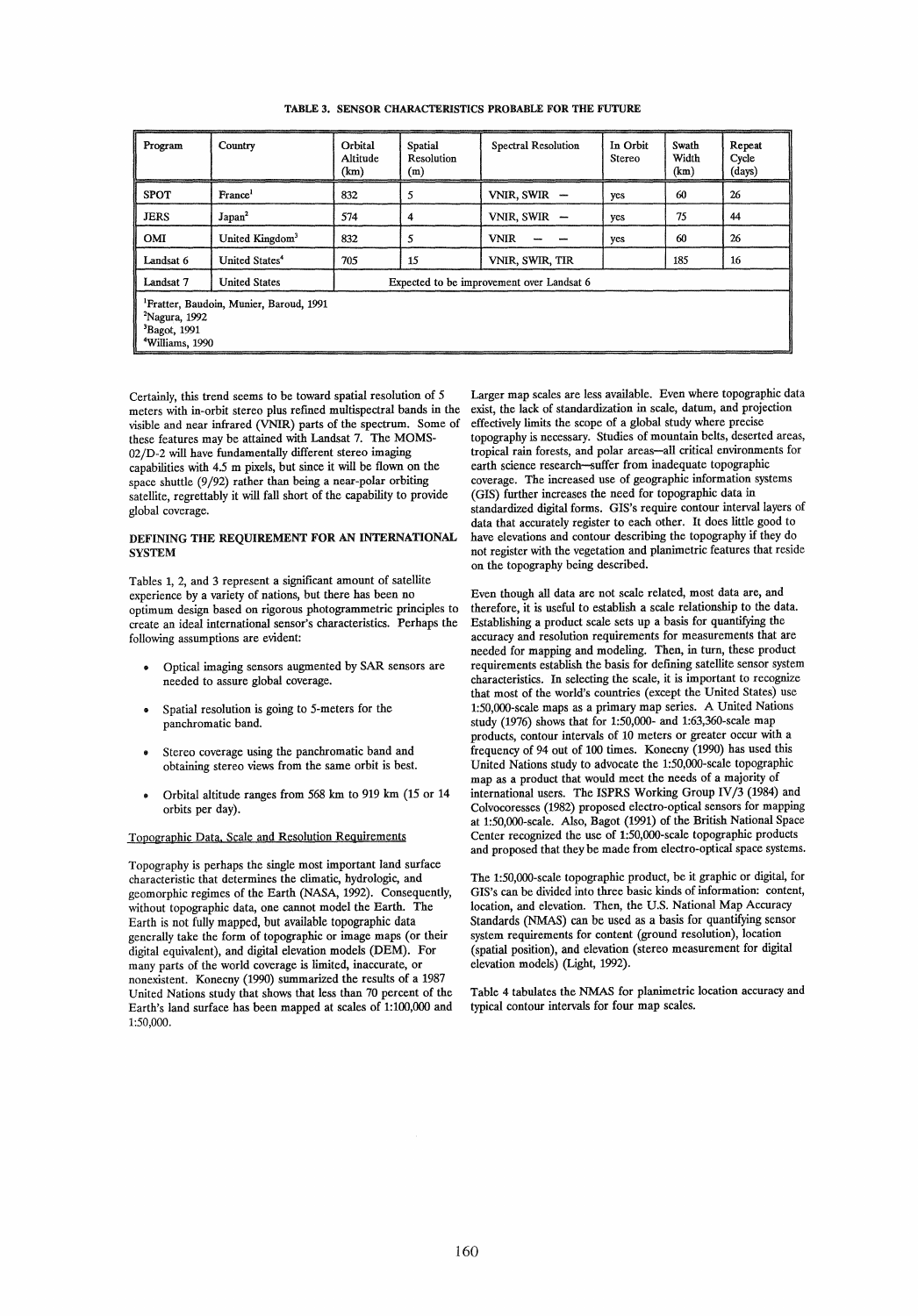|  |  | Table 4. NMAS requirements for location and typical contour interval |  |  |  |  |  |  |
|--|--|----------------------------------------------------------------------|--|--|--|--|--|--|
|--|--|----------------------------------------------------------------------|--|--|--|--|--|--|

| Map Scale | Location<br>$\sigma_{\rm L}$ (m)                                           |  | $CI = 3.3 \space \sigma_h$<br>Typical contour interval (m)<br>10 | 20 | 30 | 40 | 50 | 100 |
|-----------|----------------------------------------------------------------------------|--|------------------------------------------------------------------|----|----|----|----|-----|
| 250,000   | 75                                                                         |  | 10                                                               | 20 |    | 40 |    | 100 |
| 100,000   | 30                                                                         |  | 10                                                               | 20 |    |    | 50 |     |
| 50,000*   | 15                                                                         |  | 10                                                               | 20 |    | 40 |    |     |
| 25,000    | 7.5                                                                        |  | 10                                                               | 20 |    |    |    |     |
|           | *1:50,000 scale requires $\sigma_h = \pm 3$ m for the smallest CI of 10 m. |  |                                                                  |    |    |    |    |     |

The content is provided by the sensor's performance in terms of Spectral Bands and Resolution resolution (pixel size on the ground) and the associated radiometrie value assigned to the pixel. Actually, there are three kinds of resolution: spatial, spectral, and temporal. Spatial resolution is meters per pixel, speetral resolution reeords the various wavelengths sensed by the deteetor, and temporal resolution is a measure of change from one point in time to the next.

Table 4 shows the 1:50,000-seale NMAS eriteria for location and elevations. Beeause resolution requirements for ground pixel size can be related to elevation accuracy and contour interval, the sensor's ground pixel size is set by the required eontour interval. Using this technique, the basic characteristics of the entire satellite mission are designed to produce the appropriate products.

It appears that numerous scientists and photo interpreters endorse most of the spectral bands of the Landsat Thematic Mapper (TM), and SPOT Image Corporation has been very suceessful in marketing its stereo panchromatic band. Given these proven performers, an Orbital Imaging System (OIS) is herein proposed to meet 1:50,000-scale accuraey requirements for 10-meter eontour intervals. The sensor design eoncept calls for the most frequently used spectral bands from the Landsat TM and the SPOT panchromatic band. Table 5 lists the most useful bands with the thermal IR band and one SWIR band shown as optional (Light, 1992).

| Spectral region                           | Band width (am) | Civil and military applications                                                                     | <b>Spatial resolution</b><br>(m)                                                                  |     |
|-------------------------------------------|-----------------|-----------------------------------------------------------------------------------------------------|---------------------------------------------------------------------------------------------------|-----|
| Panchromatic<br>1.                        | $0.51 - 0.73$   | <b>Topographic mapping</b><br>¢<br><b>Charting</b><br>۰<br><b>Digital elevation models</b><br>e     | • Mapping and charting<br>• Digital profiles<br>· Area search, tanks, aircraft                    | 5   |
| 2.<br><b>Blue-green</b>                   | 0.47-0.57       | Water penetration<br>¢<br><b>Distinguishes</b><br>Ġ,<br>deciduous/coniferous trees                  | <b>• Emphasizes lineaments</b><br>· Provides detail in desert terrain                             | 10  |
| Red<br>3.                                 | 0.63-0.69       | Plant type discrimination<br>$\bullet$<br><b>Cultural feature discrimination</b><br>$\bullet$       | • Water pollution analysis<br>• Depicts man's impact on<br>vegetation                             | 10  |
| 4. Near IR                                | $0.76 - 0.90$   | Land to water interface<br>$\bullet$<br>Glacier mapping<br>٠<br><b>Biomass</b> content<br>$\bullet$ | • Supports land trafficability<br>analysis<br>• Camouflage detection                              | 10  |
| Short-wave infrared<br>5.<br>(SWIR)       | 1.55-1.75       | Vegetation type<br>۰<br>Soil moisture content<br>$\bullet$<br>Fires and geothermal activity<br>٠    | • Highlights bare soil and<br>construction activity<br>• Accents vegetation stress                | 30  |
| <b>SWIR</b> optional<br>6.                | 2.08-2.35       | Mineral exploration<br>۰<br>Geology, rock types<br>$\bullet$<br><b>Hydrothermal</b> mapping<br>٠    | • Forest canopy discrimination<br>• Accents geologic units                                        | 30  |
| <b>Thermal</b> infrared<br>(TIR) optional | 10.4-12.5       | Thermal mapping<br>۰<br>Volcanic/geothermal activity<br>٠<br>Thermal plumes & current<br>٠          | • Monitor large buildings and<br>power plants<br>• Accents changes in cooling<br>pond temperature | 120 |

# Table 5. Sensor spectral bands with typical civil and military applications

Determining Pixel Size for Spatial Resolution that Supports 1:50,000-Scale Data

assumes that the typical 150-line per inch lithographic printing screen (actually 300 lines per inch) ean transfer all the information that can be used at normal viewing distance by the human eye Two different methods, one using a printing criterion and a when it observes quality image printing. The relationship between ground pixel dimension  $(m/pixel)$  and image scale  $(\bar{I}s)$  is given by the following:

second using a photogrammetric criterion, have been developed (Light, 1990) to determine the appropriate pixel size of the sensor footprint on the ground. The first method (printing criterion)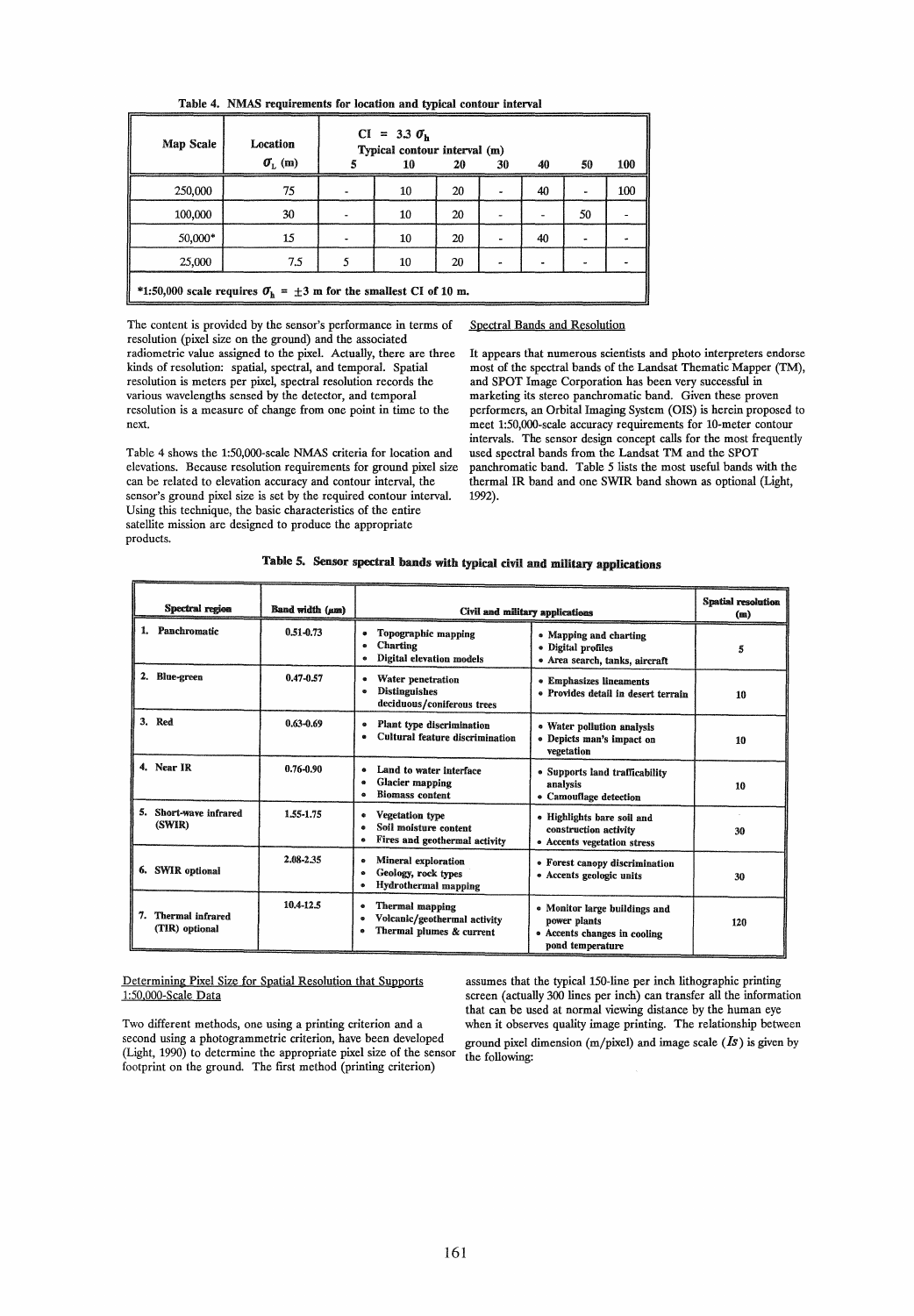Pixel size  $(Ps) = \frac{1 \text{ inch}}{300 \text{ lines}}$  $\frac{1 \text{ m}}{27 \cdot 1}$  x Image Scale 39.37 inch

$$
Ps = 8.47 \times 10^5 \times Is \tag{1}
$$

Example: for  $\mathbf{I}s = 50,000$ 

 $Ps = 4.2 \text{ m/pixel}$ 

The second method (Light, 1990) uses the well-known parallax equation from photogrammetry as the criterion to determine the pixel size needed (see Table 4) to compute elevations accurate to meet  $\sigma_h$  = 3 m, which supports contour intervals *(CI)* at 10 m.

The equation to determine pixel size using the photogrammetrie criterion is

$$
PS = \frac{1}{K} \times \frac{B}{H} \times \sigma_{h} \tag{2}
$$

where

- K is a nondimensional number expressing the degree to whieh eorrelation ean be aehieved with a stereoimage. For example:  $K = 0.36$  means a correlation error of about Va pixel.
- *B*  is the base distanee between sensor positions when the stereo pixels are detected.
- H is the orbital height of the sensor above the mean radius of the Earth.

 $0.6 \leq B/H \leq 0.9$  is typical for space systems.

$$
\sigma_{h} = 0.3 \times CI \text{ as per NMAS.}
$$

Example: Assume  $B/H = 0.6$  and  $CI = 10$  m as given in Table 4.

$$
Ps = \frac{1}{0.36} \times 0.6 \times 0.3 \times 10 \text{ m}
$$
  

$$
Ps = 5.0 \text{ m}
$$

Reeognizing that the 4.2 m and 5 m pixel sizes from the two methods are sufficiently equal, it can be concluded that pixels 5 m in size are sufficient for 1:50,000-scale topographie products, including DEM's and image map data for a wide variety of GIS  $R = 674$  orbits to cover the Earth in 45 days applieations.

#### Temporal Resolution

Temporal resolution is a function of revisit time for the satellite and its repeat eyde for eovering the globe. Users of Landsat imagery are accustomed to repeat cycles of 18 and 16 days. SPOT's repeat cycle is 26 days, but because it employs a skip orbit and off-nadir pointing, SPOT daims a potential revisit eapability of about 5 days. Image interpreters engaged in agrieultural erop monitoring, ehange detection of moving targets, and other environmental eatastrophes are aeeustomed to repeat eydes between 16 and 26 days, and may believe that the proposed 45-day repeat eyde for OIS is too long. The proposed solution is to build two OIS sensors and spaee them to provide an overall effeetive repeat eyde of 22.5 days. The eost for the second OIS is estimated at \$80 million. This approach seems reasonable; both Landsat and SPOT also have more than one system in orbit.

# ORBITAL PARAMETERS AND PHOTOGRAPHIC COVERAGE

Images can best be eompared if sun lighting conditions at the time of acquisition are approximately the same. This requirement is met by selecting a near-polar sun-synehronous orbit where the angle between the Sun and the orbital plane remains eonstant throughout the year. Cartographers prefer the sun-synehronous orbit that provides Earth eoverage in a sequential manner; that is, a swath is eollected on day 1 and on day 2 the next adjaeent swath is collected, which provides eontiguous swathing coverage around the globe.

#### Period and Height of the Orbit

If orbits in the neighborhood of 600 km altitude ( $\simeq$  15 orbits/day) are chosen and the repeat cycle is to be 45 days, the period  $(T)$ (Light, 1990) is:

$$
T = \frac{86,400}{15 - 1/45} \frac{\sec/day}{\text{orbits/day}} \tag{3}
$$

5,768.546 (sec/orbit)

96.142433 (min/orbit)

Given the period  $(T)$ , an equation to solve for the orbital height  $(H)$  above the mean radius  $(r)$  of the Earth is

$$
r+H = \left[ GM \left( \frac{T \sec}{2\pi} \right)^2 \right]^{\frac{1}{3}} \tag{4}
$$

where

 $r = 6.371 \text{ km}$ 

 $H$  is the orbital height above mean radius of the Earth

 $GM$  is the Earth's gravitational constant, 398,601 km<sup>3</sup>/sec<sup>2</sup>

Then,

$$
H = 581 \text{ km}
$$

Also, using the denominator of equation 3, the number of orbits (R) in the repeat eyde are given by

$$
R = 45 (15) - 1
$$

At the Equator, the Earth's circumference is

$$
2 \pi r_e = 2 \pi (6,378.160 \text{ km})
$$
  
= 40,075.161 km

Dividing the cireumferenee of the Earth by 674 orbits yields the width of eaeh orbital trace, which is also the Earth's westward shift  $(WS)$  per day as follows:

$$
WS = \frac{40,075.161 \text{ km}}{674 \text{ orbits}} = 59.458 \text{ km} \tag{5}
$$

Sensor Swath Width

The actual sensor swath width must be some comfortable amount larger than the Earth's daily westward shift ( $W\!S$ ) to provide image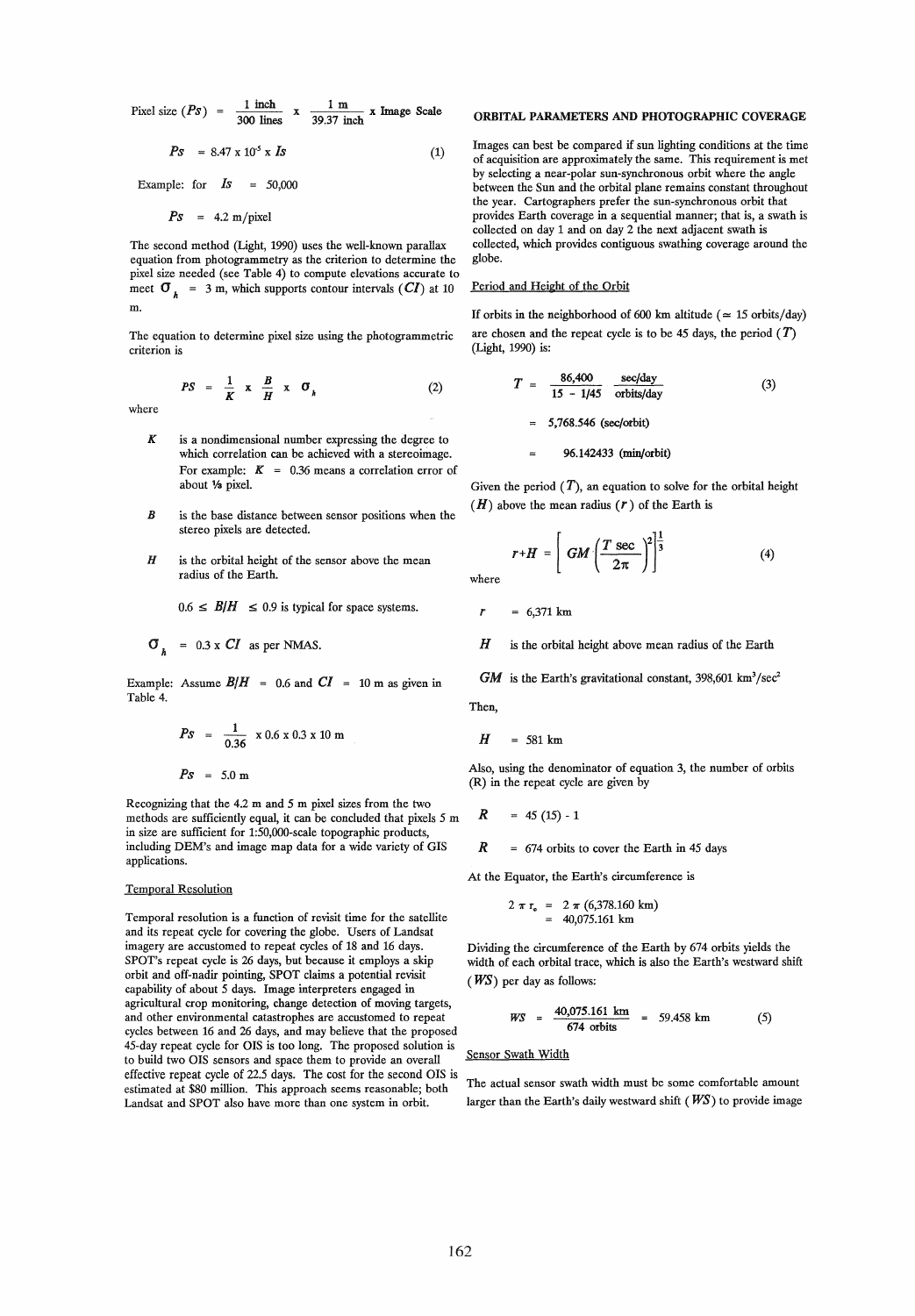sidelap and to allow some orbit variations due to various perturbations of the trajectory. A standard 1:50,OOO-scale quadrangle covers 15 minutes of longitude. At the Equator, this is approximately 28 km. Expanding the 59.458 km by 7.6 percent

yields a 64-km swath, which provides a comfortable sidelap to permit contiguous photo coverage. The 64-km swath can straddle two 15-minute quadrangle areas, which leads to a (64 x 64) km scene size. Figures 1 and 2 illustrate the ground coverage patterns described above.







Fig. 2. Orbital Imaging System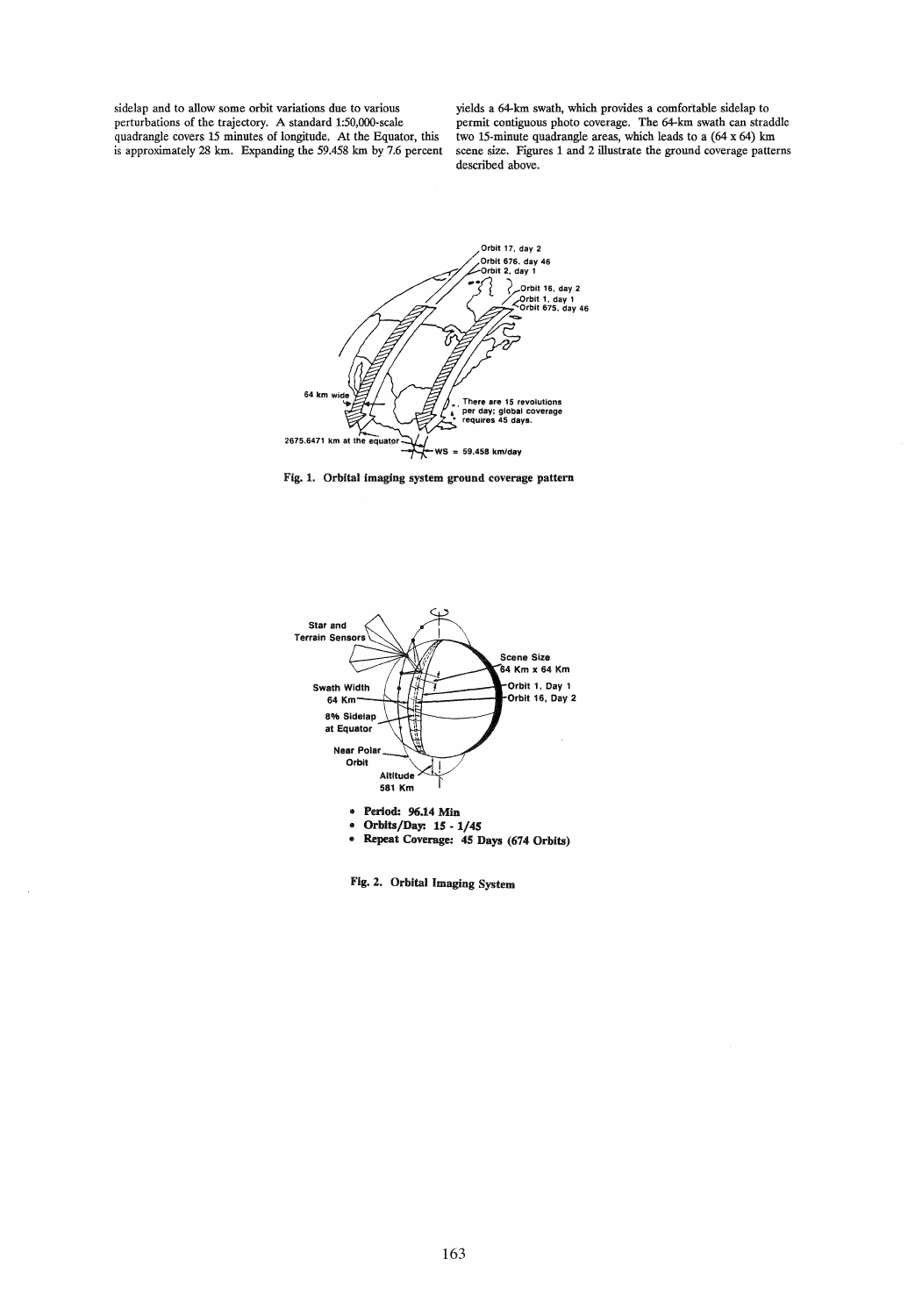# SENSOR GEOMETRIC CONFIGURATION

Band 1, the OIS's panchromatic band (see fig. 2) is configured in convergent stereo mode. The Z-coordinates (elevations) are essentially the intersections of the converged sensor's rays in space. The vertical, down-looking sensor in the middle of figure 2 represents the other five multispectral images (not in stereo). Also, the two rectangular array sensors looking out to the celestial sphere are for sensing stars from which precise attitude can be determined and related to the convergent sensors.

#### Sensor Attitude

Assume that a rectangular array charge coupled device (CCD) sensor can respond to star light of magnitude five or lower and that there are approximately 5,400 useful stars distributed uniformly over the celestial sphere, the calculated star density  $(P)$  is

$$
P = \frac{5,400 \text{ stars/sphere}}{41,253 \text{ square degrees/sphere}}
$$
 (6)

#### 0.13 stars/square degree

For a rectangular star sensor field of view,  $7^0$  x  $9^0$  = 63 square degrees, one can expect an average of 8.2 stars in the sensor's field of view (Junkins and Strikwerda, 1981). Light (1990) shows that typical sensor attitudes of  $\pm 2$  to 4 arc seconds are possible, and this star-derived attitude can be related to the Earth-Iooking panchromatic sensors via precalibration of the sensor configuration.

#### Sensor Position on Orbit

The Global Positioning System (GPS) will provide the sensor position as a function of precise time (typically 0.0001 sec) for each line of pixels. The integrated star and terrain sensor package synchronized with precise time should provide sensor

location in space accurate to  $\sigma = \pm 8$  meters. The sunsynehronous orbit for the OIS shown in figure 2 has an inclination of 97.7 degrees (Light, 1990).

## ORBITAL IMAGING SYSTEM SUMMARY

In summary, the OIS proposes six essential characteristics that would meet global data requirements for 1:50,000-scale topographie products, including DEM's and image map data suitable for GIS's. These data would be an ideal set for global modeling and global change research useful for the entire international community. The six essential OIS characteristics are as follows:

- 1. 5-m ground pixel size in stereo.
- 2. stereoscopic coverage with the panchromatic band in the same orbit.
- 3. precise metric position, attitude, and calibration.
- 4. broad area coverage, 64 x 64 km scene.
- 5. contiguous global coverage every 45 days (or 22.5 days with two systems).
- 6. multispectral bands nearly equivalent to those most often used by the Landsat TM and SPOT.

Specifications for the OIS are as follows:

Mission: Imaging the Earth for topographie data, GIS, mapping and image applications at 1:50,000 scale and smaller.

| Orbit:<br>Type<br>Inclination<br>Altitude |          |                         | Sun synchronous, circular<br>Near polar, $i \approx 97.7^{\circ}$<br>581 km preferred (range to |
|-------------------------------------------|----------|-------------------------|-------------------------------------------------------------------------------------------------|
|                                           |          |                         | 919 km is feasible)                                                                             |
|                                           | Period   |                         | 96.143 minutes                                                                                  |
|                                           |          | Orbits per day          | $15-1/45 \approx 15$                                                                            |
|                                           |          | *Repeat cycle           | Every 45 days (674 orbits)                                                                      |
|                                           |          | Nodal crossing          | 8:30 - 9:30 a.m. local time                                                                     |
|                                           |          | Velocity $(V_s)$        | 7.57 km/sec                                                                                     |
|                                           |          | Ground velocity $(V_g)$ | $6.94 \text{ km/sec}$                                                                           |
|                                           |          | Number of orbits to     |                                                                                                 |
|                                           |          | cover globe             | 674                                                                                             |
| Terrain sensor: Types                     |          |                         | Linear array pushbroom each<br>band                                                             |
|                                           |          | Swath width             | 64 km (covers two 15-minute<br>quadrangles)                                                     |
|                                           |          | Pixel size              | 5 m for panchromatic band;                                                                      |
|                                           |          |                         | 10 and 30 m for multispectral                                                                   |
|                                           |          |                         | bands                                                                                           |
|                                           |          | Array scan              | Convergent stereosensor                                                                         |
|                                           |          |                         | configuration                                                                                   |
|                                           |          | Detectors in            |                                                                                                 |
|                                           |          | array                   | 12,800 for panchromatic band                                                                    |
|                                           |          | Sensor                  | GPS: $\sigma = \pm 8 \text{ m}$                                                                 |
|                                           |          | positioning             |                                                                                                 |
| Attitude sensor: Type                     |          |                         | Rectangular arrays (2)                                                                          |
|                                           |          | <b>Stars</b>            | Measures stars magnitude 5 or                                                                   |
|                                           |          |                         | lower traversing array realtime                                                                 |
|                                           |          | Output                  | Attitude as a function of time                                                                  |
|                                           |          | ω, Φ, k                 | $\pm 2$ to 4 arc seconds                                                                        |
| Sensitivity:                              |          |                         |                                                                                                 |
|                                           | Band No. | <b>Spectral Band</b>    | Color                                                                                           |
| 1.                                        |          | 0.51-0.73               | Panchromatic for stereomapping                                                                  |
| 2.                                        |          | 0.47-0.57               | Blue green                                                                                      |
| 3.                                        |          | $0.63 - 0.69$           | Red                                                                                             |
| 4.                                        |          | 0.76-0.90               | Near IR                                                                                         |
| 5.                                        |          | 1.55-1.75               | SWIR                                                                                            |
| 6.                                        |          | 2.08-2.35               | SWIR optional                                                                                   |
| Quantization:                             |          |                         |                                                                                                 |
| Level:                                    |          | 8 bits per pixel        | 256 shades of gray                                                                              |
| Scene size:                               |          | $(64 \times 64)$ km     | Four 15-minute quadrangles                                                                      |
| Data rate:                                |          | 200 Mbps                | Downlink compressed 8 to 4<br>bits                                                              |
| Sensor timing:                            |          | $0.0001$ sec            | Relative timing                                                                                 |

\*If a shorter repeat cycle is desired, two OIS's spaced 22.5 days' apart would satisfy the requirement.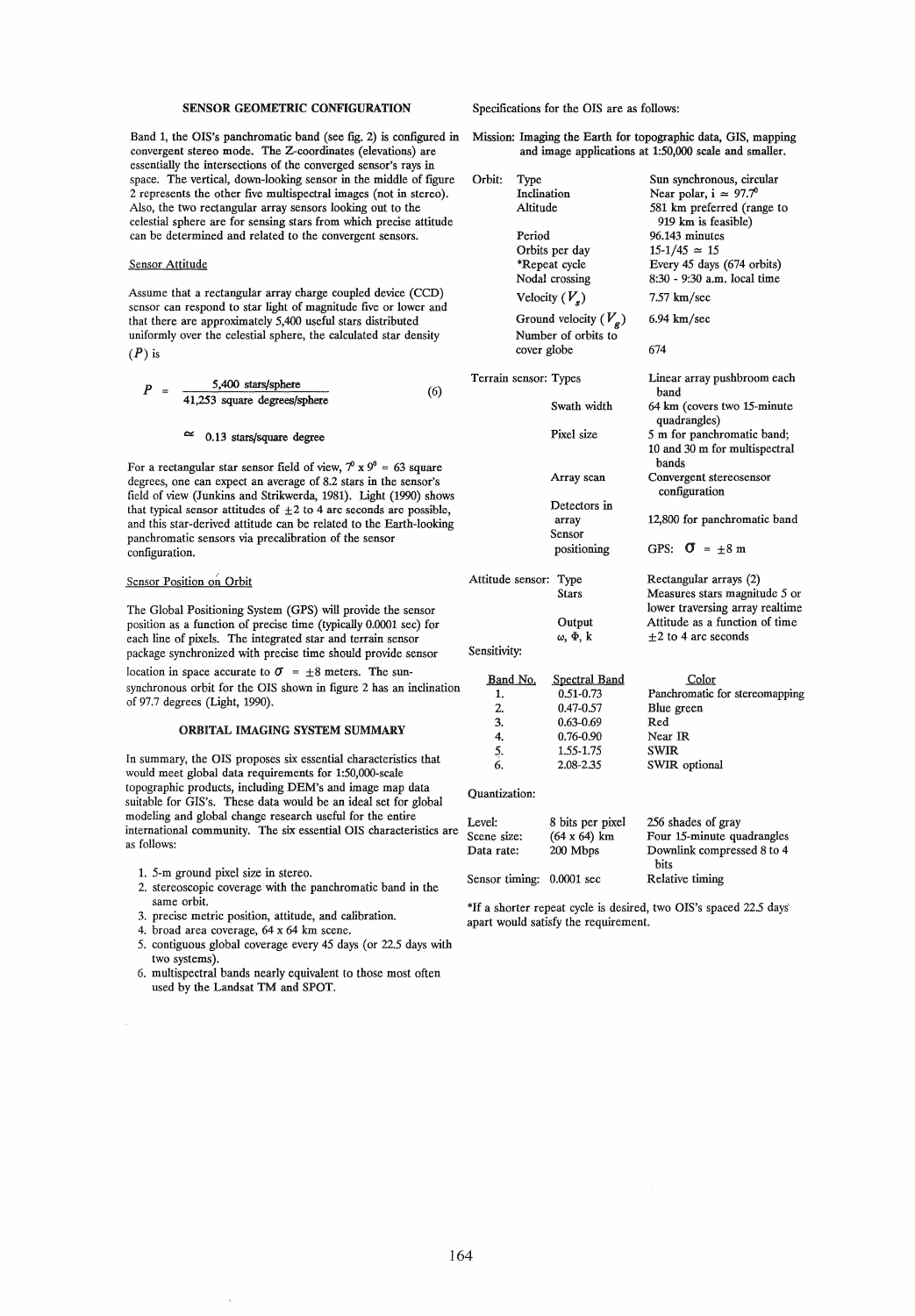#### Orbital Imaging System Options:

.. Expanded Swath Width: OIS-112

Although the OIS with its swath width of 64 km is attractive for a variety of reasons, there are some users who would prefer a wider swath to cover a wider area of search. Expanding the OIS to a swath width of 60 nautical miles (112 km) is feasible. The orbital Further, it should be an international organization with: height would be 586 km (15-1/26 orbits per day) with a 26-day repeat cyde yielding 389 orbits to cover the globe. The main drawbacks to the OIS-112 are that data acquisition rates would increase and the cost to build the larger lens-detector array would also increase. However, the OIS-112 is a feasible option.

.. Off-Nadir Pointing:

The advantage inherent in a satellite without moving parts for pointing to off-nadir targets is that the trajectory of the orbit is not perturbed by the rotating mass of the sensor. Then the sensor can be expected to remain in a more stable orbit longer . On the other hand, after the first four cydes (180 days) coverage of doud-free areas will have been largely acquired. Then, the capability to point off-nadir,  $\pm 30^\circ$ , renders the sensor much more capable of imaging international emergencies or phenomena on demand. If off-nadir pointing can be limited to emergencies, then pointing can be a valuable option.

The proposed OIS or the optional OIS-112 with or without offnadir pointing as described above would satisfy users the world over. Topographie data including digital elevation models and in demand. All of the OIS characteristics are within current technological capabilities and have been proven by performance in space programs such as Apollo, Landsat, and SPOT. The proposed Orbital Imaging System could be built and producing valuable data by the year 1997. The implementation of such a system incorporating a large number of contributing nations would probably be best accomplished under the auspices of an international organization for remote sensing such as the ISPRS which could play a key role in promoting this opportunity.

## AN INTERNATIONAL ORGANIZATION FOR REMOTE SENSING

If one accepts that increased understanding of the Earth system is a basic human responsibility, then informed management of the planet's resources and the preservation of the global environment is aprerequisite (Wilson and Huntress, 1990). Recent progress in earth science research has sharpened the perception of human environmental impacts and global change, but not enough has been done in responding to the issues. There is an urgent need to provide monitoring tools to help manage these issues. One way to do this is to organize and focus on sensor requirements, data collection, data management, data modeling, and analysis on a global basis. The timing is excellent to establish an international organization devoted to Earth observation. Simply stated, some organization at the international level needs to be in charge. Numerous satellites are flying and planned, but no one Nation has a dominant market share of the international Earth observation industry. A study by Helm and Edelson (1991) has recognized the need to establish such an international organization; they suggest a commercial venture like INMARSAT or INTELSAT. For the next few years, until its data sales are self-supporting, an organization for remote sensing would need to depend on membership support to survive. Eventually, it should be economically self-sustaining.

Such an international organization should have as its objectives to:

- advise on the selection of sensor system characteristics;
- assist and coordinate with the scientific community;
- promote the use of remote sensing data;
- provide low cost data services:
- standardize media and simplify distribution;
- provide a single supply source for basic data packages.
- 
- .. membership open to all nations;
- initial membership investment based on percent of GNP;
- . data provided to all members on a fair cost basis.

The new organization should closely coordinate its programs with international scientific programs such as the Mission to Planet Earth and should serve as the focal point for managing global modeling and global change research.

Such an organization should seek assistance through the United Nations. Together they should promote the benefits inherent in the economies of scale and the reduced overlap of a wide variety of remote sensing systems that will be flying by the end of the century.

Given the proper impetus, the proposed Orbital Imaging System could be producing valuable data under the auspices of an international organization dedicated to providing benefits to all member nations before the turn of the century.

#### **REFERENCES**

- image data meeting the standards for 1:50,OOO-scale will always be Alexander, R.I., 1991. Cooperative Scheduling of Imaging From International Remote Sensing Satellites. 42nd Congress of the International Astronautical Federation, October 5-11, 1991, Montreal, Canada, IAF-91-019, p. 6.
	- Bagot, K.H., 1991. The Optical Mapping Instrument (OMI). 42nd Congress of the International Astronautical Federation, October 5-11, 1991, Montreal, Canada, IAF-91-129, pp. 1-7.
	- Colvocoresses, A.P., 1982. An Automated Mapping Satellite System (Mapsat). Photogrammetric Engineering and Remote Sensing, 48 (10):1,585-1,591.
	- Fratter, c., Baudoin, A., Munier, P., Baroud, M., 1991. A Stereo, High Resolution Concept for the Future of the SPOT Program. 42nd Congress of the International Astronautical Federation, October 5-11, 1991, Montreal, Canada, IAF-91-128, pp. 1-9.
	- Helm, N.R., and Edelson, B.I., 1991. An International Organization for Remote Sensing, 42nd Congress of the International Astronautical Federation, October 5-11, 1991, Montreal, Canada, IAF-91-112, pp 1-9.
	- ISPRS, 1984. Report of the Committee for "Acquisition and Processing of Space Data for Mapping Purposes," of Working Group IV /3 of the International Society for Photogrammetry and Remote Sensing, June 1984, Rio De Janeiro.
	- Junkins, J.L., and Strikwerda, T.E., 1981. Star Pattern Recognition and Spacecraft Attitude Determination. Virginia Polytechnie Institute and State University Report for Engineer Topographie Laboratories, Ft. Belvoir, Virginia, ETL-0260.
	- Konecny, G., 1990. Review of the Latest Technology in Satellite Mapping. Interim Report, Intercommission Working Group I/IV on International Mapping and Remote Sensing Satellite Systems. The International Society for Photogrammetry and Remote Sensing (ISPRS), Hannover, Germany, p. 11.
	- Lacoste, B., 1992. Witnessing our Planet's Changing Climate. Earth Space Review. 1(2): 13-18.